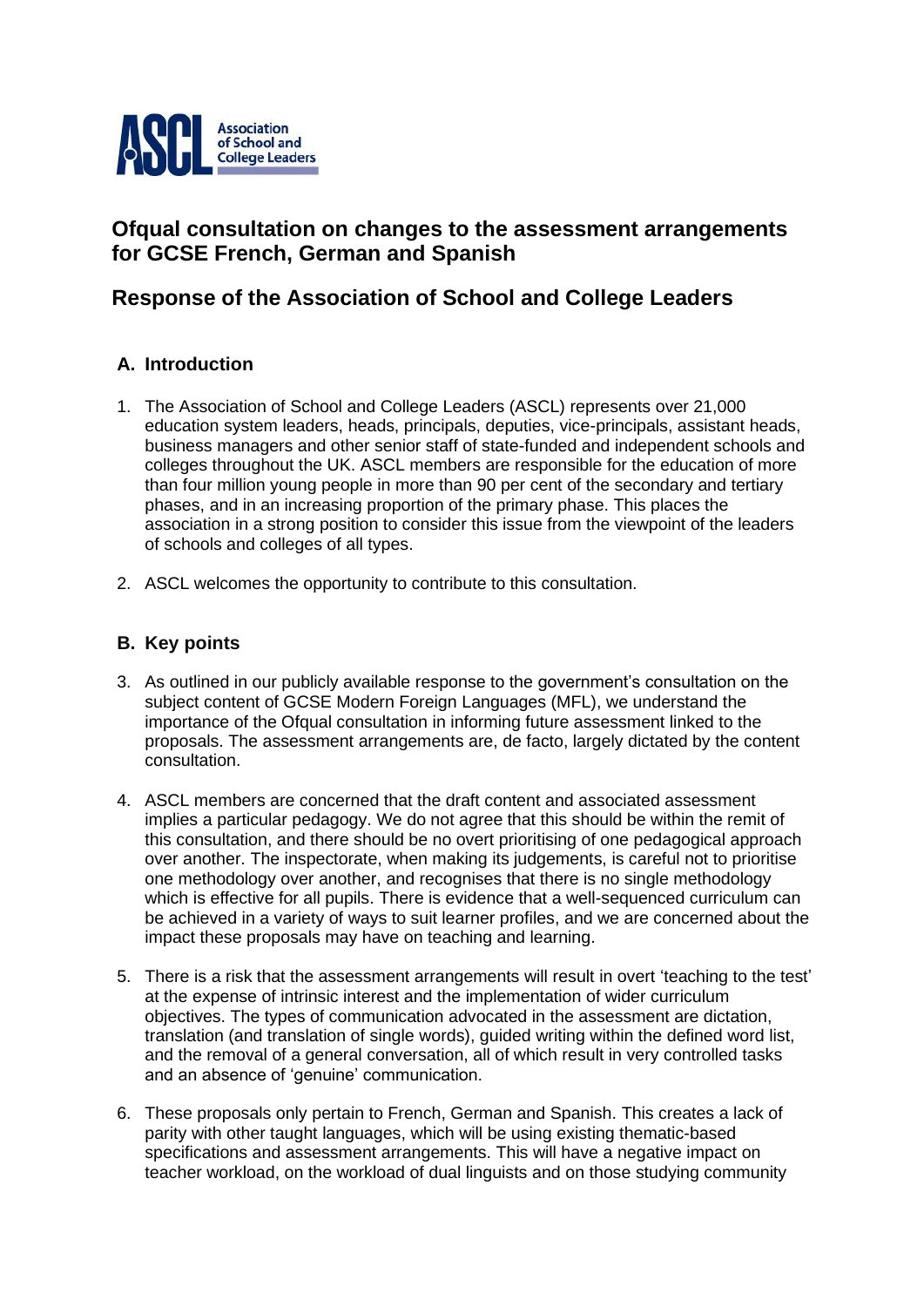languages alongside their modern foreign language. This could have an unintended but damaging impact on pupils learning community languages as, currently, the ability to transfer exam skills and knowledge of themes from one language to another is beneficial.

7. ASCL's key concern about the assessment proposed is that it undermines the key purpose of learning a language, which is to communicate. The assessment tasks may result in overt 'teaching to the test' at the expense of developing communicative competence.

### **C. Answers to specific questions**

#### **Question 1: To what extent do you agree or disagree with the proposed assessment objectives for GCSE MFL (French, German and Spanish)?)** and

#### **Question 2: Do you have any comments on the proposed assessment objectives for GCSE MFL (French, German and Spanish)?**

- 8. ASCL does not agree with the proposed assessment objectives for the revised GCSE. Mixed objectives are a consequence of the DfE content proposals which specify the requirement to have reading aloud and comprehension (Q19) *and* dictation (Q20).
- 9. ASCL disagrees with the requirement for pupils to read aloud short sentences in the written form of the language and demonstrate understanding of them. While we fully appreciate that reading aloud is a worthwhile classroom activity, and can be a valid assessment of pupils' phonic awareness, the inclusion of this in assessment is flawed. Given that pupils will be tested on prescribed words, it will not constitute a valid test of phonic awareness as the words will already be familiar to pupils. There is a risk that the assessment may not be reliable, depending on the quality of the mark scheme and the support teachers are given in applying it. This could lead to inconsistencies in interpretation if not well designed.
- 10. We strongly disagree with the proposal that pupils are asked questions after reading; there must be a clear opportunity to allow pupils to gain understanding of the text prior to reading it and being asked questions about it. We also seek confirmation that the questions would have to be in English.
- 11. ASCL disagrees with the requirement that pupils undertake dictation exercises as part of assessment. While phonics, vocabulary and grammar are important, testing these features in priority over communicative competence is flawed in our view. While not an authentic task, many language teachers already employ this cognitively challenging individual task as part of effective teaching and learning strategies, and it should be used as a valid testing strategy rather than an assessment task. Whilst it can be validly and reliably assessed, it is another example (along with the reading test) of using the assessment to imply a methodology of language teaching. We are also concerned about the impact this could have on dyslexic pupils. Care must also be taking in ensuring parity between languages, as some languages are inherently more difficult (in terms of dictation) than others.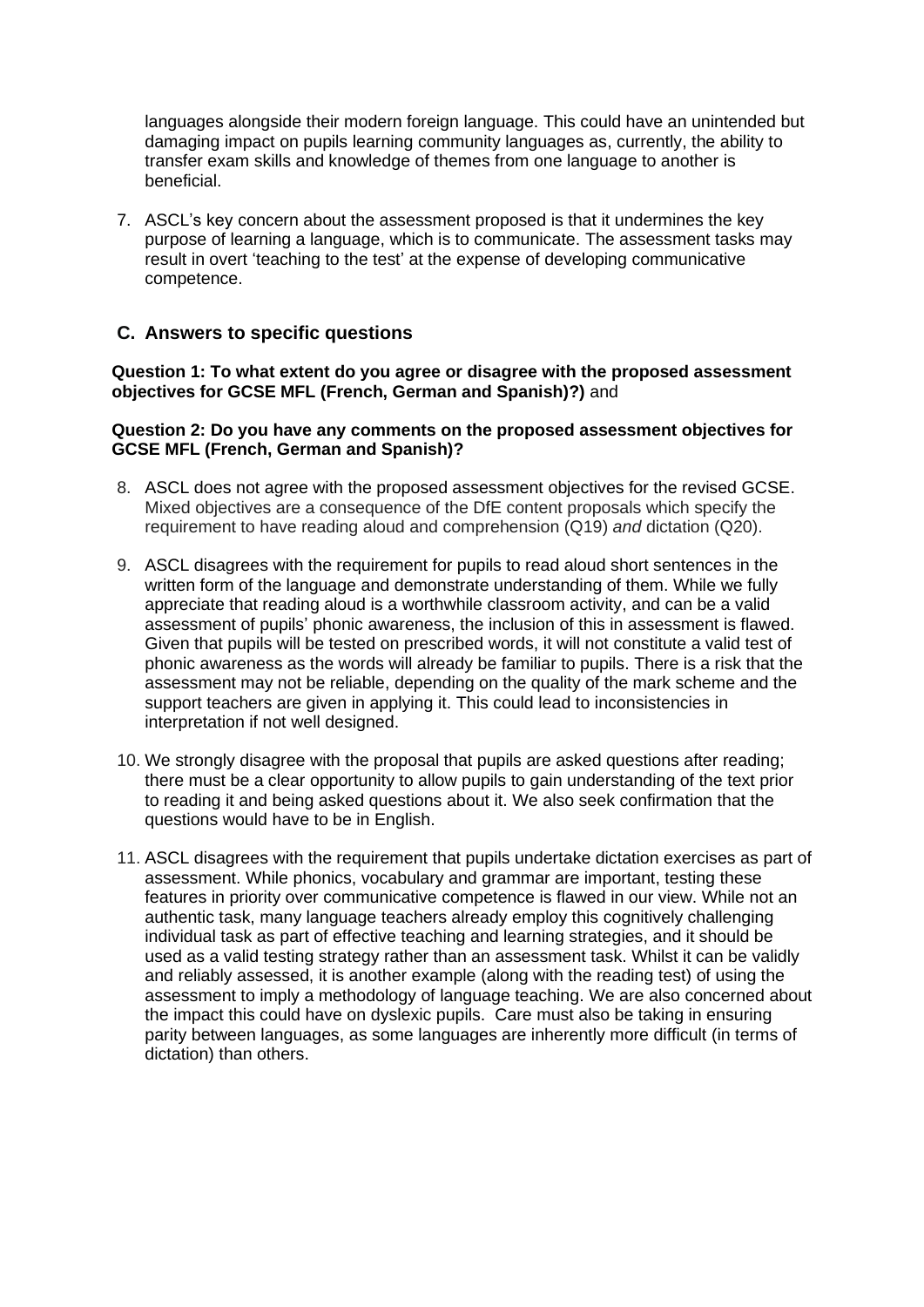**Question 3: To what extent do you agree or disagree with the proposal to use tiered assessments (foundation and higher) in GCSE MFL (French, German and Spanish)?** and

**Question 4: To what extent do you agree or disagree with the proposal to require a single tier of entry for the assessments in GCSE MFL (French, German and Spanish)?** and

#### **Question 5: Do you have any comments on the proposal to use tiered assessments (foundation and higher) in GCSE MFL (French, German and Spanish)?**

12. ASCL agrees with the proposal to use tiered assessments in MFL GCSE – higher and foundation tier. While we understand why teachers may not think a single tier entry for all pupils is appropriate, we recognise the technical challenges posed by this for awarding organisations and accept that a single tier entry per pupil is the best outcome.

#### **Question 6: To what extent do you agree or disagree with the proposal to use NEA to assess students' spoken responses and interactions in GCSE MFL (French, German and Spanish)?**

13. ASCL agrees with the proposal to assess pupils' spoken responses and interactions in GCSE MFL via the NEA. However, we disagree with what is in the NEA in terms of tasks. We believe an element of general conversation should be assessed, as we view this as central to the language learning experience.

#### **Question 7: To what extent do you agree or disagree with the proposal that NEA should account for 25% of total marks in GCSE MFL (French, German and Spanish)?**

14. We agree that the NEA should constitute 25% of the overall marks at GCSE.

#### **Question 8: Do you have any comments on the proposal that NEA should account for 25% of total marks in GCSE MFL (French, German and Spanish)?**

15. We would support keeping the NEA to give speaking at least 25% (spoken responses and interactions), but are unsure how this can be implemented effectively, as the proposed NEA involves mixed skill testing (reading aloud, answer questions on the text) and therefore if the maximum is 25%, speaking cannot be 25%.

#### **Question 9: We have set out our view that our proposals would not impact (positively or negatively) on students who share a particular protected characteristic. Are there any potential impacts that we have not identified?**

16. We believe there are potential impacts that have not been identified. It is our view that that the vocabulary list is biased / discriminatory, e.g. 'French' and 'Christian' are within the top 2,000 words, but 'Muslim' and 'African' are not.

#### **Question 10: Are there any additional steps we could take to mitigate any negative impact you have identified would result from our proposals, on students who share a protected characteristic?**

17. We do not think there are additional steps that Ofqual could take to mitigate any negative impact from these proposals as these changes are the result of the DfE content specification. This limits what Ofqual is able to do.